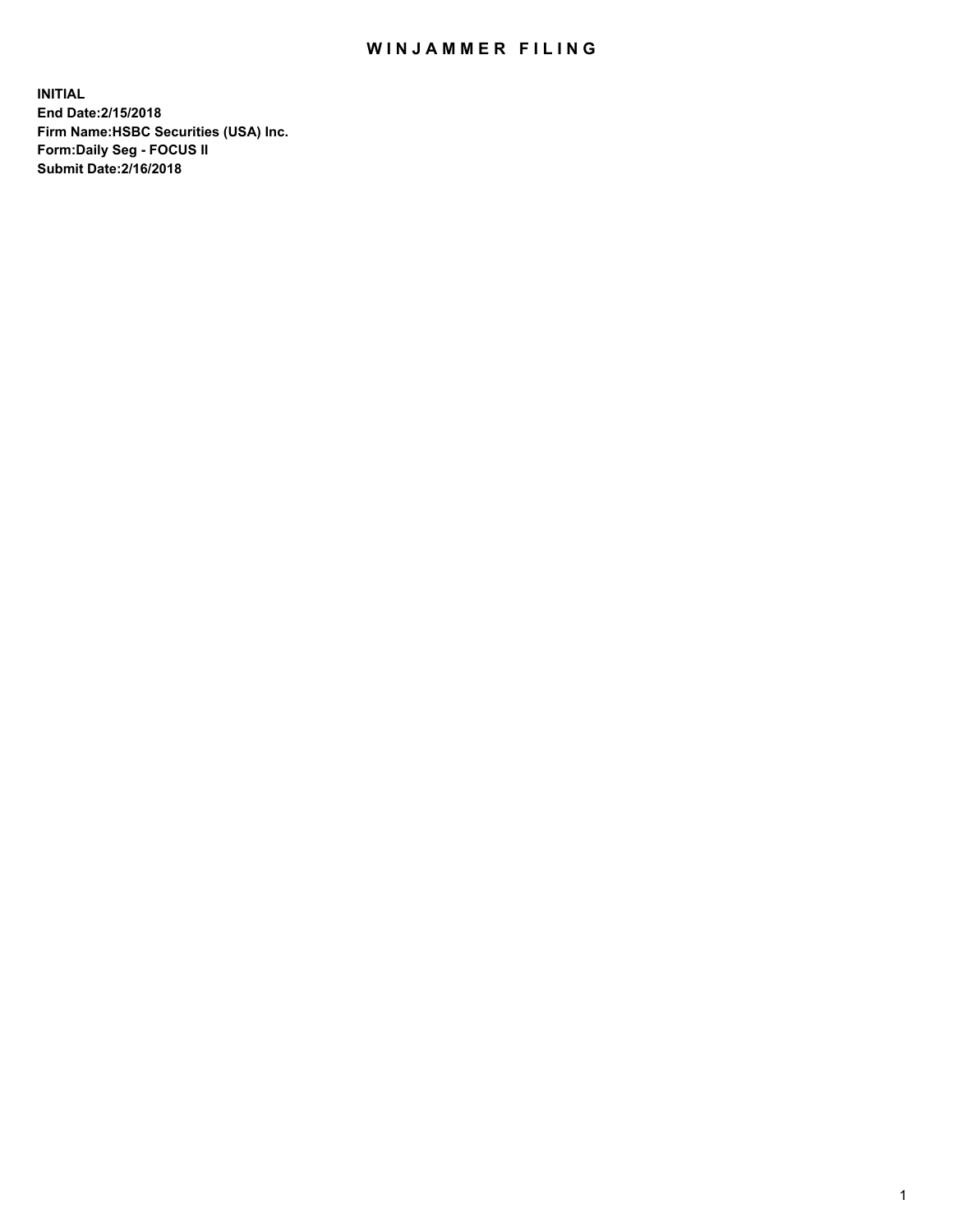## **INITIAL End Date:2/15/2018 Firm Name:HSBC Securities (USA) Inc. Form:Daily Seg - FOCUS II Submit Date:2/16/2018 Daily Segregation - Cover Page**

| Name of Company<br><b>Contact Name</b><br><b>Contact Phone Number</b><br><b>Contact Email Address</b>                                                                                                                                                                                                                         | <b>HSBC Securities (USA) Inc.</b><br><b>Michael Vacca</b><br>212-525-7951<br>michael.vacca@us.hsbc.com |
|-------------------------------------------------------------------------------------------------------------------------------------------------------------------------------------------------------------------------------------------------------------------------------------------------------------------------------|--------------------------------------------------------------------------------------------------------|
| FCM's Customer Segregated Funds Residual Interest Target (choose one):<br>a. Minimum dollar amount: ; or<br>b. Minimum percentage of customer segregated funds required:%; or<br>c. Dollar amount range between: and; or<br>d. Percentage range of customer segregated funds required between: % and %.                       | 98,000,000<br><u>0</u><br><u>00</u><br><u>00</u>                                                       |
| FCM's Customer Secured Amount Funds Residual Interest Target (choose one):<br>a. Minimum dollar amount: ; or<br>b. Minimum percentage of customer secured funds required:%; or<br>c. Dollar amount range between: and; or<br>d. Percentage range of customer secured funds required between: % and %.                         | 25,000,000<br><u>0</u><br><u>00</u><br>00                                                              |
| FCM's Cleared Swaps Customer Collateral Residual Interest Target (choose one):<br>a. Minimum dollar amount: ; or<br>b. Minimum percentage of cleared swaps customer collateral required:%; or<br>c. Dollar amount range between: and; or<br>d. Percentage range of cleared swaps customer collateral required between:% and%. | 122,000,000<br><u>0</u><br><u>00</u><br><u>00</u>                                                      |

Attach supporting documents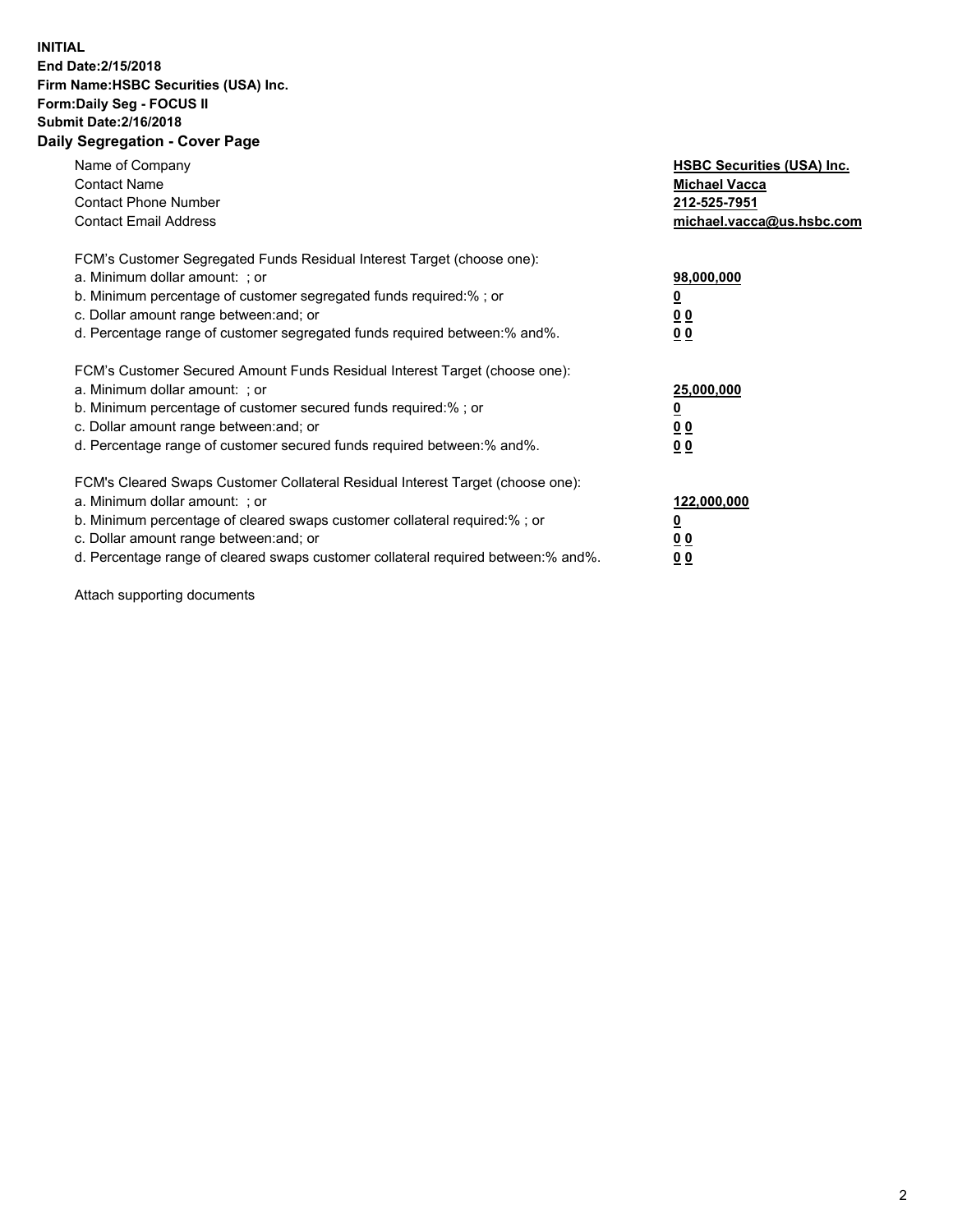**INITIAL End Date:2/15/2018 Firm Name:HSBC Securities (USA) Inc. Form:Daily Seg - FOCUS II Submit Date:2/16/2018 Daily Segregation - Secured Amounts**

Foreign Futures and Foreign Options Secured Amounts Amount required to be set aside pursuant to law, rule or regulation of a foreign government or a rule of a self-regulatory organization authorized thereunder **0** [7305] 1. Net ledger balance - Foreign Futures and Foreign Option Trading - All Customers A. Cash **804,079** [7315] B. Securities (at market) **97,797,101** [7317] 2. Net unrealized profit (loss) in open futures contracts traded on a foreign board of trade **26,428,538** [7325] 3. Exchange traded options a. Market value of open option contracts purchased on a foreign board of trade **0** [7335] b. Market value of open contracts granted (sold) on a foreign board of trade **0** [7337] 4. Net equity (deficit) (add lines 1. 2. and 3.) **125,029,718** [7345] 5. Account liquidating to a deficit and account with a debit balances - gross amount **4,610,739** [7351] Less: amount offset by customer owned securities **-4,599,232** [7352] **11,507** [7354] 6. Amount required to be set aside as the secured amount - Net Liquidating Equity Method (add lines 4 and 5) **125,041,225** [7355] 7. Greater of amount required to be set aside pursuant to foreign jurisdiction (above) or line 6. **125,041,225** [7360] FUNDS DEPOSITED IN SEPARATE REGULATION 30.7 ACCOUNTS 1. Cash in banks A. Banks located in the United States **44,784,628** [7500] B. Other banks qualified under Regulation 30.7 **0** [7520] **44,784,628** [7530] 2. Securities A. In safekeeping with banks located in the United States **34,916,468** [7540] B. In safekeeping with other banks qualified under Regulation 30.7 **0** [7560] **34,916,468** [7570] 3. Equities with registered futures commission merchants A. Cash **0** [7580] B. Securities **0** [7590] C. Unrealized gain (loss) on open futures contracts **0** [7600] D. Value of long option contracts **0** [7610] E. Value of short option contracts **0** [7615] **0** [7620] 4. Amounts held by clearing organizations of foreign boards of trade A. Cash **0** [7640] B. Securities **0** [7650] C. Amount due to (from) clearing organization - daily variation **0** [7660] D. Value of long option contracts **0** [7670] E. Value of short option contracts **0** [7675] **0** [7680] 5. Amounts held by members of foreign boards of trade A. Cash **3,924,960** [7700] B. Securities **62,880,633** [7710] C. Unrealized gain (loss) on open futures contracts **26,428,538** [7720] D. Value of long option contracts **0** [7730] E. Value of short option contracts **0** [7735] **93,234,131** [7740] 6. Amounts with other depositories designated by a foreign board of trade **0** [7760] 7. Segregated funds on hand **0** [7765] 8. Total funds in separate section 30.7 accounts **172,935,227** [7770] 9. Excess (deficiency) Set Aside for Secured Amount (subtract line 7 Secured Statement Page 1 from Line 8) **47,894,002** [7380] 10. Management Target Amount for Excess funds in separate section 30.7 accounts **25,000,000** [7780] 11. Excess (deficiency) funds in separate 30.7 accounts over (under) Management Target **22,894,002** [7785]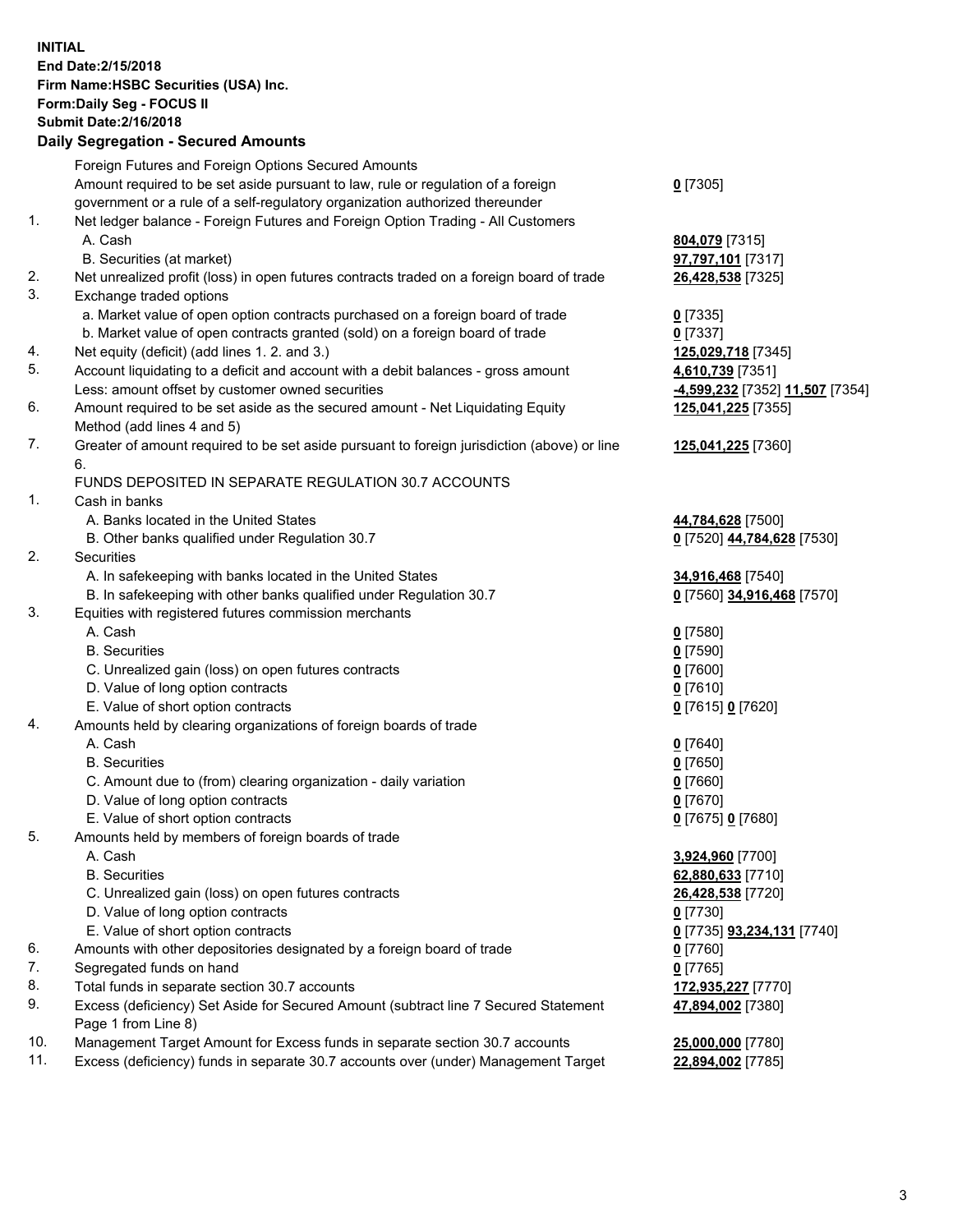**INITIAL End Date:2/15/2018 Firm Name:HSBC Securities (USA) Inc. Form:Daily Seg - FOCUS II Submit Date:2/16/2018 Daily Segregation - Segregation Statement** SEGREGATION REQUIREMENTS(Section 4d(2) of the CEAct) 1. Net ledger balance A. Cash **120,643,630** [7010] B. Securities (at market) **1,188,431,552** [7020] 2. Net unrealized profit (loss) in open futures contracts traded on a contract market **385,914,815** [7030] 3. Exchange traded options A. Add market value of open option contracts purchased on a contract market **185,971,683** [7032] B. Deduct market value of open option contracts granted (sold) on a contract market **-21,812,441** [7033] 4. Net equity (deficit) (add lines 1, 2 and 3) **1,859,149,239** [7040] 5. Accounts liquidating to a deficit and accounts with debit balances - gross amount **16,308,956** [7045] Less: amount offset by customer securities **-16,308,956** [7047] **0** [7050] 6. Amount required to be segregated (add lines 4 and 5) **1,859,149,239** [7060] FUNDS IN SEGREGATED ACCOUNTS 7. Deposited in segregated funds bank accounts A. Cash **45,342,802** [7070] B. Securities representing investments of customers' funds (at market) **0** [7080] C. Securities held for particular customers or option customers in lieu of cash (at market) **218,181,920** [7090] 8. Margins on deposit with derivatives clearing organizations of contract markets A. Cash **481,286,612** [7100] B. Securities representing investments of customers' funds (at market) **0** [7110] C. Securities held for particular customers or option customers in lieu of cash (at market) **954,086,872** [7120] 9. Net settlement from (to) derivatives clearing organizations of contract markets **88,670,539** [7130] 10. Exchange traded options A. Value of open long option contracts **185,971,683** [7132] B. Value of open short option contracts **-21,812,441** [7133] 11. Net equities with other FCMs A. Net liquidating equity **18,753,154** [7140] B. Securities representing investments of customers' funds (at market) **0** [7160] C. Securities held for particular customers or option customers in lieu of cash (at market) **0** [7170] 12. Segregated funds on hand **16,162,760** [7150] 13. Total amount in segregation (add lines 7 through 12) **1,986,643,901** [7180] 14. Excess (deficiency) funds in segregation (subtract line 6 from line 13) **127,494,662** [7190] 15. Management Target Amount for Excess funds in segregation **98,000,000** [7194]

16. Excess (deficiency) funds in segregation over (under) Management Target Amount Excess

**29,494,662** [7198]